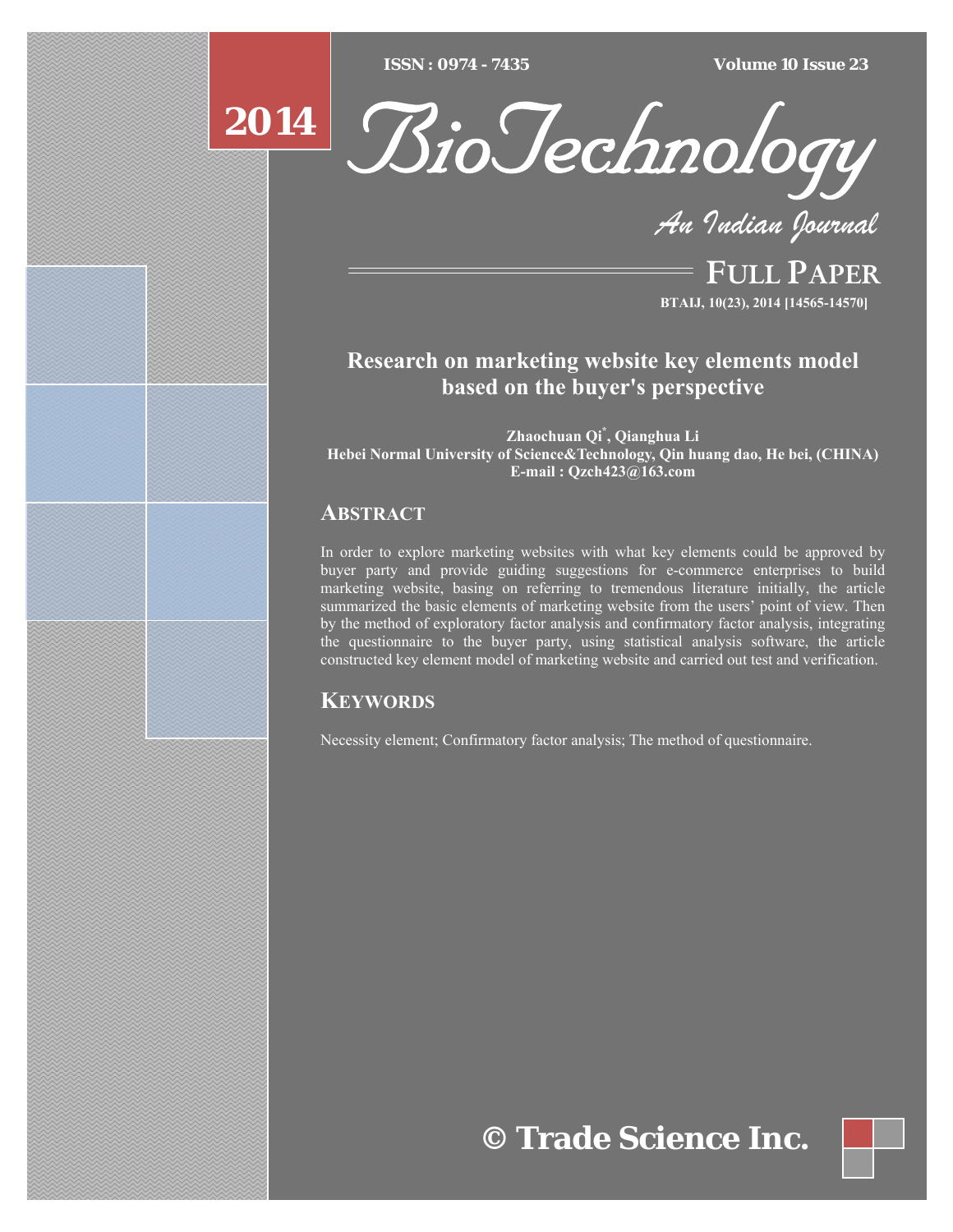#### **INTRODUCTION**

 In order to determine the evaluation elements of marketing website, the method of literature analysis is used, past literatures as the research object, striving to collect all evaluation elements which are the study basis for this paper from the past literatures. The literature analysis is a scientific knowledge method which refers to collect, identify, organize and study the past literatures. It is an economical and efficient information gathering method by a systematic analysis of the existing literature on work-related information<sup>[1]</sup>. Generally it is used to collect raw information, and to prepare the preliminary draft of task list. It is also a systematic, objective and quantitative description method to clarity dissemination contents, which is applicable to every valuable literature that can be recorded and saved. It is an undisturbed research method, by using other researchers' information collected by other research purposes, in order to achieve own purpose and which variable extracts and attribute classifying are carried out on the basis of the existing literatures.

# **THE STEPS OF DETERMINING NECESSITY EVALUATION ELEMENTS BASED ON LITERATURE ANALYSIS**

 To consider as much as possible to expand the selection and as far as the basic elements, in the process of basic elements selected, China Journal "electronic technology and information science" and "economic management", "marketing type" website evaluation, website optimization, internet marketing, buyer & Evaluation keyword retrieval. Read these abstracts to determine network marketing website evaluation related 65 articles. After reading these 58 articles one by one, screening in accordance with the following principles:

 (1) network marketing website evaluation related; (2) the specific evaluation criteria or affect the elements of the site evaluation; (3) Referred to the Website Without Making an Industry Distinction.

 After screening we got 26 domestic literature and summed up 93 elements for website evaluation by weight and complement each other. By five experts to further evaluate the importance of the elements of these 57 subjective judgments, weeding out the unimportant items. Excluding elements bas ed on the following reasons $[2]$ :

 (1) it is not a direct perception from the buyer's point of view to the elements; (2) it is not on the basic elements of the site evaluation; (3) it is distant for the evaluation of marketing-based website. Finally, we got 26 impact factors. All 26 elements constitute the basic elements of the marketing-type website evaluation, such as, the site whether is direct way of communicating or not, whether the site open speed is quick or not.

#### **CONSTRUCTING THE NECESSITY EVALUATION ELEMENT MODEL OF MARKETING WEBSITE**

#### **Exploratory factor analysis and confirmatory factor analysis**

 Exploratory factor analysis is not known of the impact factors in advance, fully relies on the information and data to certain principles of factor analysis, the last of the process gets factors, and its main purpose is to find out the impact factor of the observed variables number, as well as the degree of correlation between the various factors and observed variables. Confirmatory factor analysis is the full use of prior information in the case of known factors assumed structure effect testing collected datum, which tests predefined factor model to fit the actual datum. In this paper, a common combination of exploratory factor analysis and confirmatory factor analysis is applied. First, the exploratory factor analysis is used to model and then confirmatory factor analysis is used to verify the model.

#### **Questionnaire design and data acquisition**

 Obtain data in this article uses the form of a questionnaire survey with a low cost, simple operation, easy controllability. The questionnaire contains 26 influencing factors analyzed earlier survey questions using Likert scale forms, which is about the necessity of the basic elements of the site evaluation from 1 score to 5 score: complete unnecessary, necessity not obvious, general necessity, comparative necessary, very necessary.

 The survey first pre-survey of 30 users. For a more comprehensive test data, 10 of the 30 users are selected from the group consisting of E-commerce and Internet marketing researchers. 10 from E-commerce professional students, the rest 10 is no or very little contact with the E-commerce, in order to facilitate a more comprehensive evaluation of the pre-test questionnaire<sup>[3]</sup>. After the test completed, the questionnaire is amended in part:

 (1) The elements adjustment: remove some obscure necessity factors (average necessity degree of less than 3) and merge too trivial elements;

(2) Improving the terms: rewrite too specialized words to adapt ordinary respondents answer.

 After adjustment, a questionnaire contains 18 questions, for convenient statistics, questionnaire 18 elements denoted  $Xi$  (i = 1,2, ...... 18). Then questionnaire adds six individual survey option, which is the formal questionnaire.

 In October 2014, using simple random sampling facing the college student consumers of online shopping experience, the first survey was carried out. To guarantee the validity of the data analysis, the sample size is 265. In this survey, I issued 180 written questionnaires to the Hebei Normal University of Finance and Economics College students and also 97 questionnaires were collected through the professional survey website. Screening questionnaire and 265 valid questionnaires obtained, 175 were copies of the written questionnaire, 90 of the electronic questionnaire.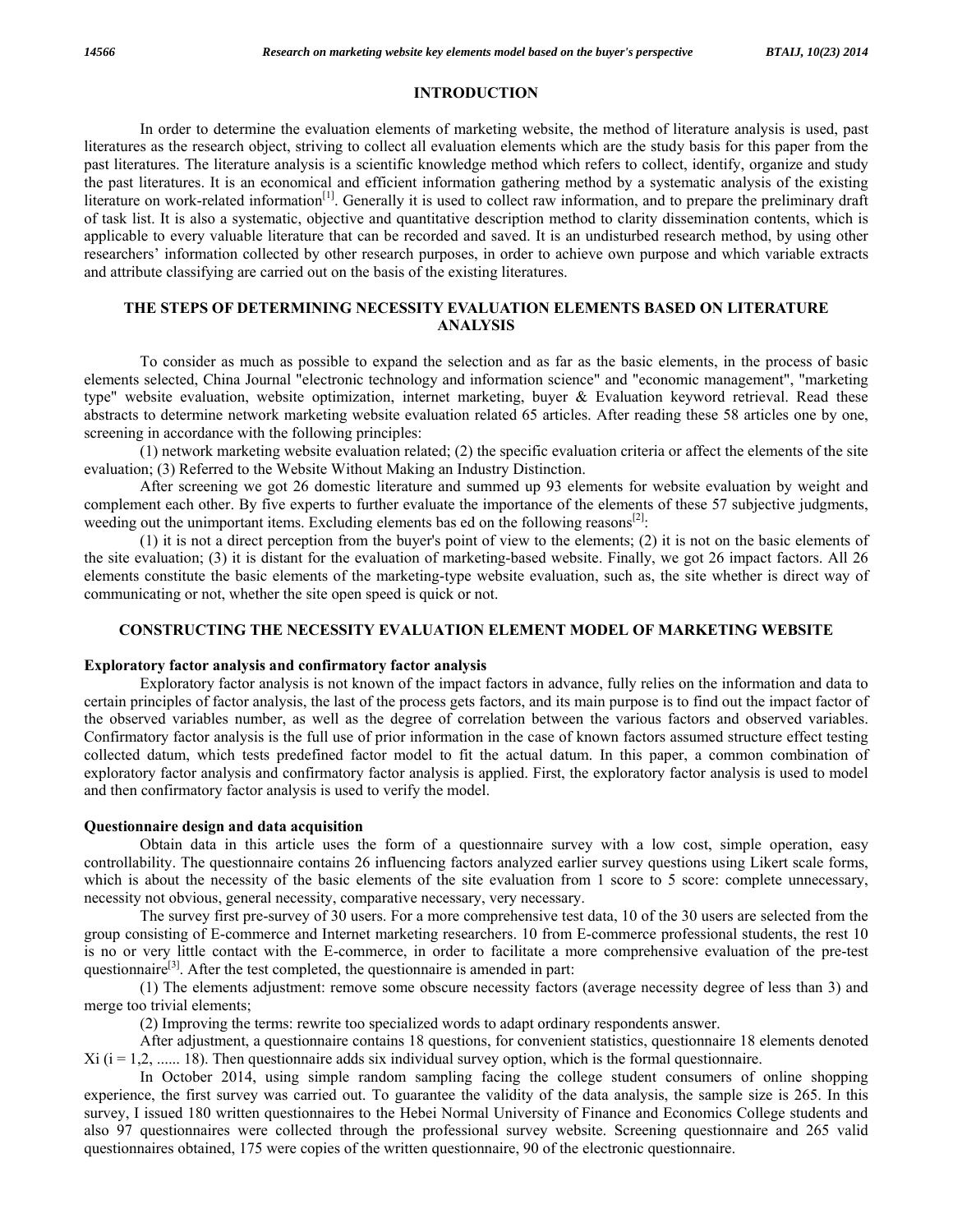| <b>Element number</b> | <b>Element Description</b>                                                       |  |  |
|-----------------------|----------------------------------------------------------------------------------|--|--|
| X1                    | Can communicate lively on line via QQ                                            |  |  |
| X2                    | can access the destination webpage easily by navigation                          |  |  |
| X3                    | can found needed information quickly by internal searching engine of the website |  |  |
| X4                    | the system of the website is steady and reliable                                 |  |  |
| X5                    | can select logistics with good reputation                                        |  |  |
| X <sub>6</sub>        | there are multiple interfaces for on-line payments                               |  |  |
| X7                    | My personal information is protected                                             |  |  |
| X8                    | Not be forced to install plug-ins and toolbars                                   |  |  |
| X9                    | The title and the content of the web pages are highly pertinent                  |  |  |
| X10                   | The comments on commodities can be reviewed.                                     |  |  |
| X11                   | The content of the website is updated in time.                                   |  |  |
| X12                   | The queries and complaining from the customers can be responded in time.         |  |  |
| X13                   | Changing and refunding is guaranteed.                                            |  |  |
| X14                   | Convenient off-line experience stores are set.                                   |  |  |
| X15                   | Valuable integrated services are provided.                                       |  |  |
| X16                   | Personalized needs can be customized.                                            |  |  |
| X17                   | Appropriate key words are set in the web pages.                                  |  |  |
| X18                   | Personalized needs can be satisfied.                                             |  |  |

**TABLE 1 : The necessity elements of the marketing website in the questionnaire** 

 In order to ensure respondents fully understanding the marketing websites, respondents were asked to have the shopping experience more than 3 times. In order to avoid the shopping experience of the respondents distinguished from psychological feeling affecting the outcome, the distinguish about whether the shopping experience or not was by the appropriate option in the questionnaire for screening, which resulted valid questionnaires less. $[4]$ 

 The personal information from the questionnaire can be learned that the survey participants have an average net age of 3.76 years, the average time spent online per week is 13.76 hours, that the more skilled network applications are able to better understand the questionnaire involved the meaning of the issues and options.<sup>[5]</sup>

 The questionnaire results carry out reliability analysis, and Cronbach's alpha coefficient is 0.876, which is a very good scale reliability ( $\alpha$  > 0.8), so the reliability of the study is very good.<sup>[6]</sup>

## **Data analysis and modeling**

 The questionnaire datum analysis uses SPSS19.0 software, applying exploratory factor analysis method. Which factors extracted using principal component method, factor eigenvalues greater than 1; the factor rotation using varimax method, factor score over 0.5. The datum test sufficiency before extracting factors. The sample adequacy KMO test coefficient is 0.845, the sample distribution Battlett spherical test card party value is 3597.012, the significance level of 0, prove to be suitable for factor analysis. Obtain 6 factors through factor analysis. After rotation get as follows (see Table 2):

 Five factors in the table 2 check consistency. Factor 1 to factor 5 alpha coefficients are higher than 0.7, which can be considered to have high internal consistency, and they are acceptable. Factor 6 coefficient is small, the lack of internal consistency.

#### **The necessity factor model of the marketing website**

18 basic elements divides into five factors through exploratory factor analysis.

From table 2, factor 1 contains X4, X7, X8 and X13 four options, corresponding to the specific problem of four options: X4: the system of the website is steady and reliable; X7: the queries and complaining from the customers can be responded in time.; X8: not be forced to install plug-ins and toolbars;X13: changing and refunding is guaranteed. four options related to a common theme is "A website should not add an extra burden of psychology or system security to customers". Therefore this factor names as "security"[7].

Factor 2 contains the X1, X10 and X12 three options, the corresponding specific issues of the three options: X1: can communicate lively on line via QQ; X10: the comments on commodities can be reviewed; X12: the queries and complaining from the customers can be responded in time; the three options related to a common theme is "user interaction through the website with the Purchaser". Therefore this factor names as" interactivity "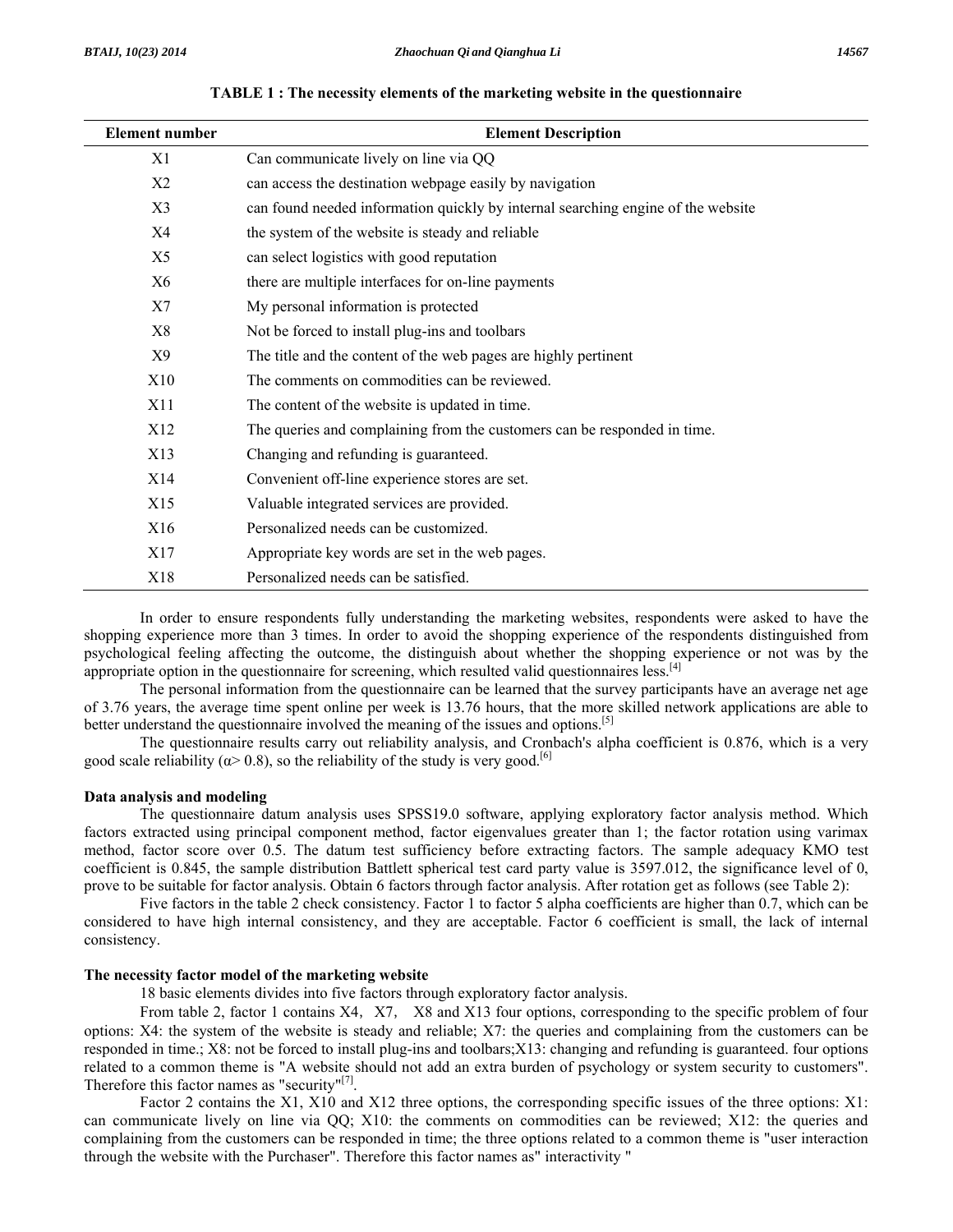| <b>Extracted</b><br>factors | Questionnaire<br><b>Options</b> | <b>The Explanation</b><br>The Cumulative explanation<br>strength $(\% )$<br>strength $(\% )$ |        | a Coefficient |
|-----------------------------|---------------------------------|----------------------------------------------------------------------------------------------|--------|---------------|
| Factor1                     | X4                              |                                                                                              |        |               |
|                             | X7                              |                                                                                              | 38.387 | 0.826         |
|                             | $\rm X8$                        | 38.387                                                                                       |        |               |
|                             | X13                             |                                                                                              |        |               |
| Factor2                     | X1                              |                                                                                              |        |               |
|                             | X10                             | 20.356                                                                                       | 58.743 | 0.817         |
|                             | X12                             |                                                                                              |        |               |
| Factor3                     | X14                             |                                                                                              |        |               |
|                             | X16                             | 13.125                                                                                       | 71.868 | 0.792         |
|                             | X18                             |                                                                                              |        |               |
| Factor4                     | X2                              |                                                                                              |        |               |
|                             | X3                              | 9.369                                                                                        | 81.237 | 0.789         |
|                             | X9                              |                                                                                              |        |               |
|                             | X11                             |                                                                                              |        |               |
| Factor <sub>5</sub>         | X5                              |                                                                                              |        |               |
|                             | X <sub>6</sub>                  | 8.272                                                                                        | 89.509 | 0.736         |
|                             | X15                             |                                                                                              |        |               |
| Factor <sub>6</sub>         | X11                             | 2.79                                                                                         | 92.299 | 0.523         |
|                             | X17                             |                                                                                              |        |               |

**TABLE 2** 

 Factor 3 contains X16, X18 and X18 three options, corresponding to the specific issues are: X14: convenient offline experience stores are set; X16: personalized needs can be customized; X18: Personalized needs can be satisfied. the three options related to a common theme is " purchaser's personalization needs could be satisfied" Therefore this factor names as" personalization ". The third option which repeats the previous two options should be removed.

 Factor 4 contains X2, X3, X9 and X11 four options, the corresponding four options: X2: can access the destination webpage easily by navigation; X3: can found needed information quickly by internal searching engine of the website; X9: The title and the content of the web pages are highly pertinent; X11: the content of the website is updated in time. The common theme of the three involves " website should provide a nice function of searching information", and the name is "retrieval "[8].

 Factor 5 contains X5, X6 and X15 three options, the corresponding four options: X5: can select logistics with good reputation; X6: there are multiple interfaces for on-line payments; X15: valuable integrated services are provided " The third option which repeats the previous two options should be removed. So this factor was named as " extensibility ".

 Factor 6 contains X11 and X17, the corresponding two options: X11: the content of the website is updated in time; X17: appropriate key words are set in the web pages. Because the subjects of the inquiry are purchasers who care more about how to better find the information of commodities, and communication and security issues. The purchasers care less about the key word set by the website, or the content of the website if which are updated in time. website set appropriate keywords". Since the object of the investigation is more oriented buyer, for the buyer more concerned about is how to find product information, how to do the buyer exchanges as well as security problems. Whether the website properly sets keywords or not, which is not cared much about by the buyers. The five factors explained 89.509% of the total variance, which can be considered to explain the more information. Thereby the five factors model of marketing website evaluation of the buyer's view can be built (see Table 3)

## **VERIFYING NECESSITY ELEMENT EVALUATION MODEL**

#### **The second questionnaire**

 The marketing website factor model from buyer's view is defined, in order to validate the model, once again preparing questionnaire investigation. The questionnaire contains 14 issues options as well as 6 individual information option. 12 options are the table 2 that contain the basic elements of the model shown. The number of questionnaires for statistical options is Yi  $(i = 1,2,3 \ldots 12)$  (see Table 4). Found by the last survey, the network valid response rate to the questionnaire is high, so this issued questionnaires are all over the network.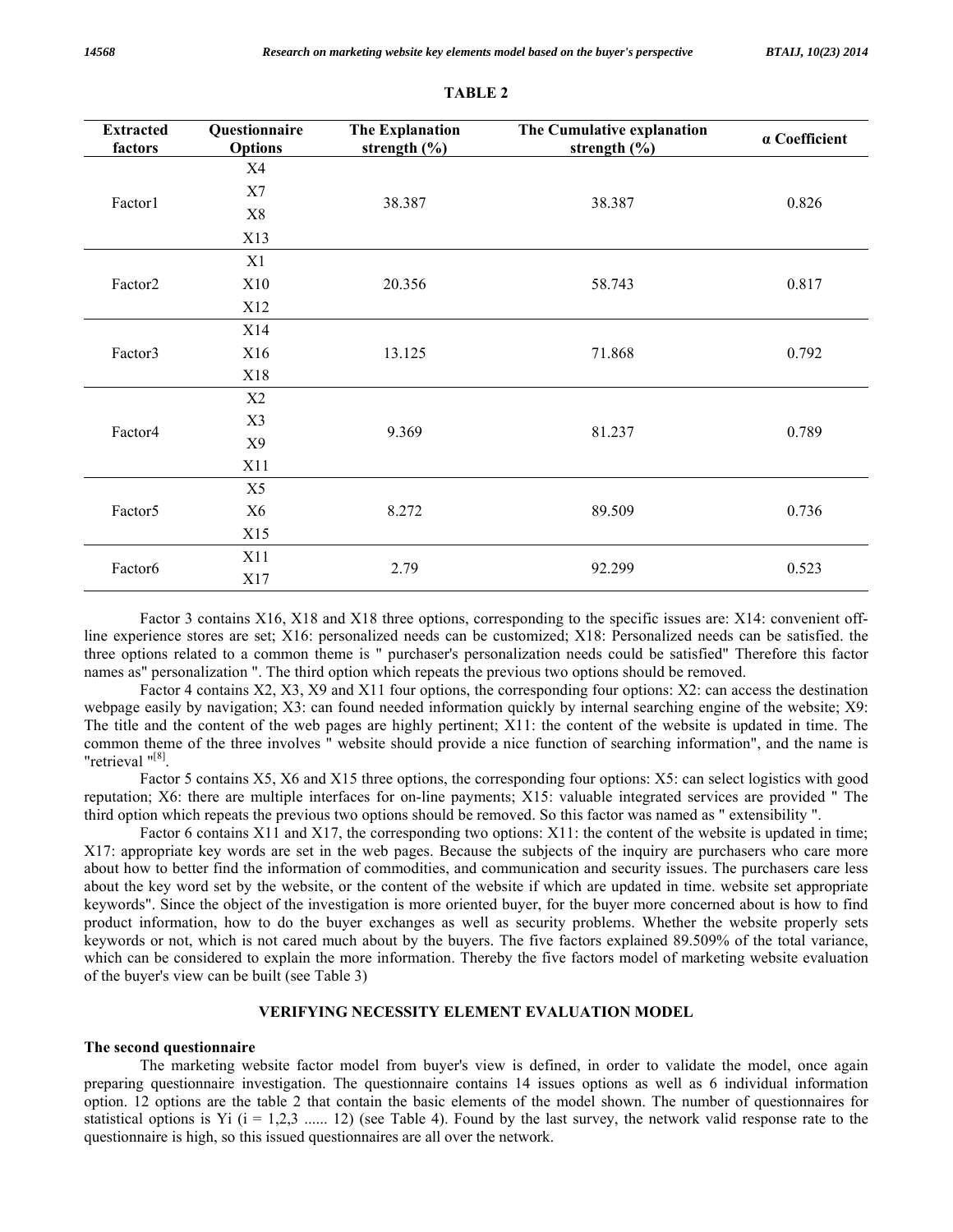Questionnaires completed are released by a professional questionnaire website, 136 copies received of valid questionnaires, 23 invalid questionnaires, and the effective rate is 85.5%. After analysis of the results reliability of the questionnaires, Cronbach's coefficient is 0.896, greater than 0.8, it is acceptable, so that the survey reliability is very good.

| <b>Impact Factor</b> | <b>Basic elements</b>                                                             |
|----------------------|-----------------------------------------------------------------------------------|
|                      | The system of the website is steady and reliable.                                 |
| Security             | The queries and complaining from the customers can be responded in time.          |
|                      | Not be forced to install plug-ins and toolbars.                                   |
|                      | Changing and refunding is guaranteed                                              |
| Interactiveity       | Can communicate lively on line via QQ                                             |
|                      | The comments on commodities can be reviewed.                                      |
|                      | The queries and complaining from the customers can be responded in time.          |
| Personalizeation     | Convenient off-line experience stores are set.                                    |
|                      | Personalized needs can be customized                                              |
|                      | Can access the destination webpage easily by navigation.                          |
| Retrieval            | Can found needed information quickly, by internal searching engine of the website |
|                      | The title and the content of the web pages are highly pertinent.                  |
|                      | The content of the website is updated in time.                                    |
| Extensibility        | Can select logistics with good reputation                                         |
|                      | There are multiple interfaces for on-line payments.                               |

## **TABLE 3 : Buyer's view marketing website constitutes necessity elements**

#### **TABLE 4 : The second survey involves the necessity elements of marketing website**

| <b>Number</b>  | <b>Basic elements</b>                                                            |
|----------------|----------------------------------------------------------------------------------|
| Y1             | The system of the website is steady and reliable                                 |
| Y <sub>2</sub> | My personal information is protected                                             |
| Y3             | Not be forced to install plug-ins and toolbars                                   |
| Y4             | Changing and refunding is guaranteed.                                            |
| Y <sub>5</sub> | Can communicate lively on line via QQ                                            |
| Y6             | the comments on commodities can be reviewed.                                     |
| Y7             | The queries and complaining from the customers can be responded in time.         |
| Y8             | Convenient off-line experience stores are set.                                   |
| Y9             | Personalized needs can be customized.                                            |
| Y10            | can access the destination webpage easily by navigation                          |
| Y11            | can found needed information quickly by internal searching engine of the website |
| Y12            | The title and the content of the web pages are highly pertinent                  |
| Y13            | can select logistics with good reputation                                        |
| Y14            | there are multiple interfaces for on-line payments                               |

#### **Data analysis**

 In order to detect whether the above model fit the datum, comparing the reproduction covariance matrix and the difference of the sample covariance matrix is needed. This difference is one that can be indicated by a fitting index. Based on the complete reflection of the model fitting degree, this paper selects RMSEA,CFI,χ2/df, three indices.

 This is because: Since this collected data sample of smaller capacity, the CFI index just by the system impact of the sample size is small, its value above 0.9 is appropriate; the index χ2/df, degrees of freedom can be taken into account, at the same time also has a relatively small sample size, as long as its value is less than 3; RMSEA also consistent with this reality, less affected by the sample size, its value is not more than 0.1 to meet the requirements. By analysis software AMOS17, with Table 4 Model analysis, the following results are obtained (Table 5):

| <b>Fit Measure</b> | <b>RMSEA</b> | <b>CFI</b> | $\chi$ 2 | df | $\gamma$ 2/df |
|--------------------|--------------|------------|----------|----|---------------|
| Your Models        | 0.078        | 0.926      | 158.345  | 83 | .907          |

| <b>TABLE 5: The model fitting performance statistics</b> |  |  |
|----------------------------------------------------------|--|--|
|----------------------------------------------------------|--|--|